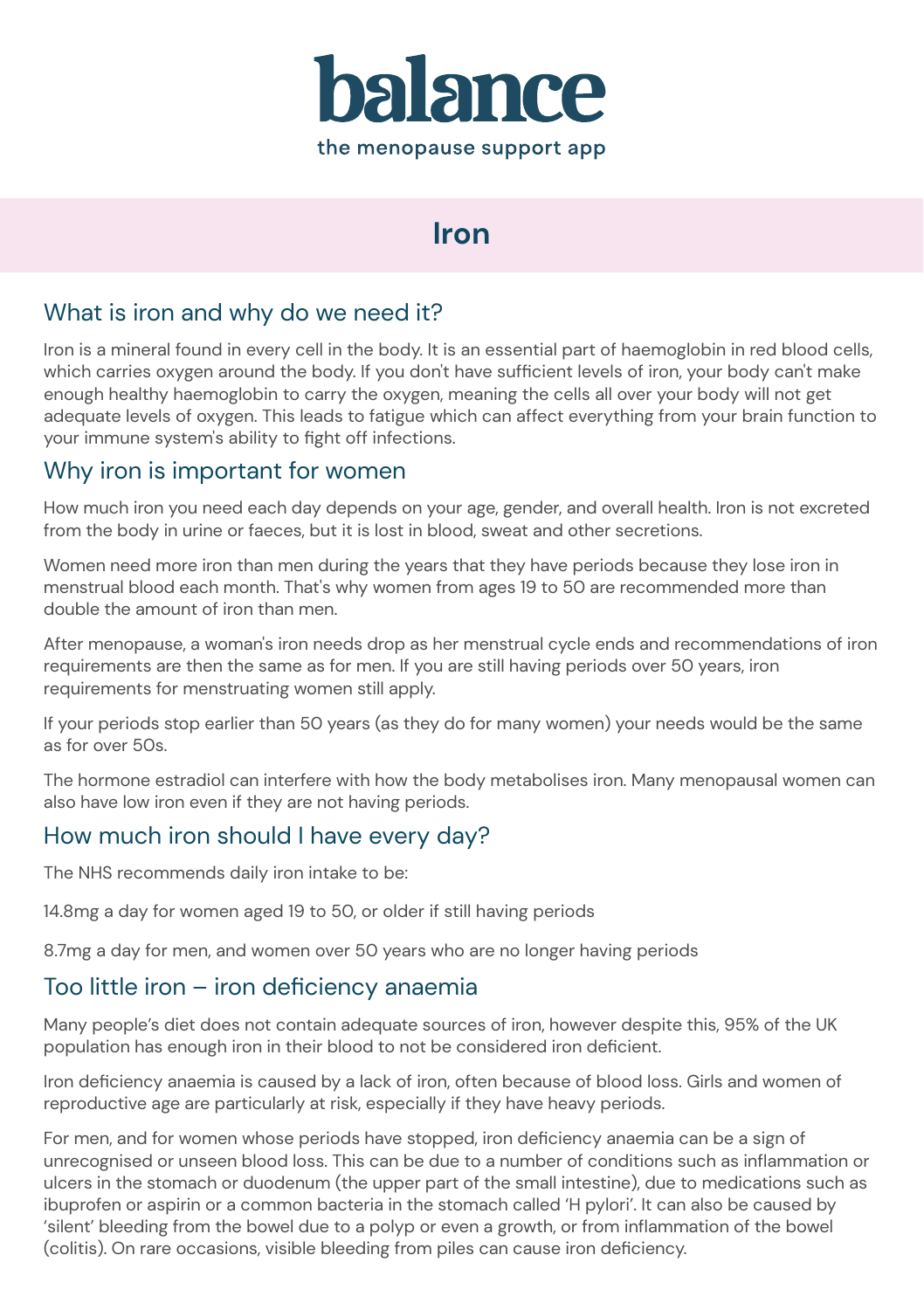Finally, coeliac disease should also always be kept in mind; this affects approximately 1 in 100-200 people around the world, depending on where you are from, can often cause no symptoms at all and can present with iron deficiency. Any other conditions or actions that cause blood loss could lead to iron deficiency anaemia.

People often don't know they have anaemia until some of the following symptoms appear: looking pale, feeling fatigued, difficulty exercising, feeling short of breath, having cold hands and feet, having brittle nails or hair loss, or sores at the corner of the mouth or on the tongue.

Diagnosing iron deficiency anaemia usually requires a blood test and it is treated with iron tablets prescribed by a GP, and by eating iron-rich foods. It is always important to try to identify the cause of iron deficiency – be it diet or heavy periods – as unexplained iron deficiency should be investigated further.

If left untreated, iron deficiency anaemia can make you more at risk of illness and infection, as your immune system will not be functioning at 100%, it may also increase your risk of developing complications that affect the heart or lungs, such as an abnormally fast heartbeat (tachycardia) or heart failure.

### Too much iron and iron supplements

It is difficult for adults to overdose on iron just from food and taking supplements in the recommended amount because an adult body has systems in place to regulate the amount of iron it absorbs.

Unlike other supplements however, when it comes to iron, more is definitely not better. Adults should not take any more than 45mg of iron a day, unless they are being treated with iron under close medical supervision. Taking high doses of iron supplements can cause nausea, vomiting, and stomach pain.

People with certain genetic disorders (such as hemochromatosis) are at risk of iron overload as their body does not regulate and control iron absorption from their diet in the normal way, and iron stores build up gradually over time. Menstruating women are relatively protected from this due to monthly blood loss.

If you are taking iron supplements, they must be kept well away from children as an overdose of iron in children can be toxic. Symptoms of iron poisoning include severe vomiting, diarrhoea, abdominal pain, dehydration, and bloody stools.

## Food sources of iron

Aiming to get your daily iron requirements from food is the best way to ensure your body has the iron it needs, as many of the foods rich in iron also contain other vitamins and minerals that work synergistically in your body to help it absorb and use the iron.

The most easily absorbable form of iron is from meats, especially liver and kidney, and from seafood, particularly oysters, mussels and sardines. However, meat and seafood need to be eaten with vegetables rich in vitamin C, to help your body absorb the iron. Although meat and seafood are rich in iron they should be eaten in moderation and be balanced out by eating plenty of plant-based sources of iron as well.

Other good sources of iron are:

- ✓ almonds, walnuts, sesame seeds, sunflower and pumpkin seeds
- ✓ lentils, red kidney beans, cannellini white beans, black beans, soya beans
- ✓ dried apricots, dried figs, raisins, prunes
- ✓ green leafy vegetables such as watercress and kale
- ✓ Jerusalem artichokes and leeks
- ✓ parsley and thyme
- ✓ jacket potatoes